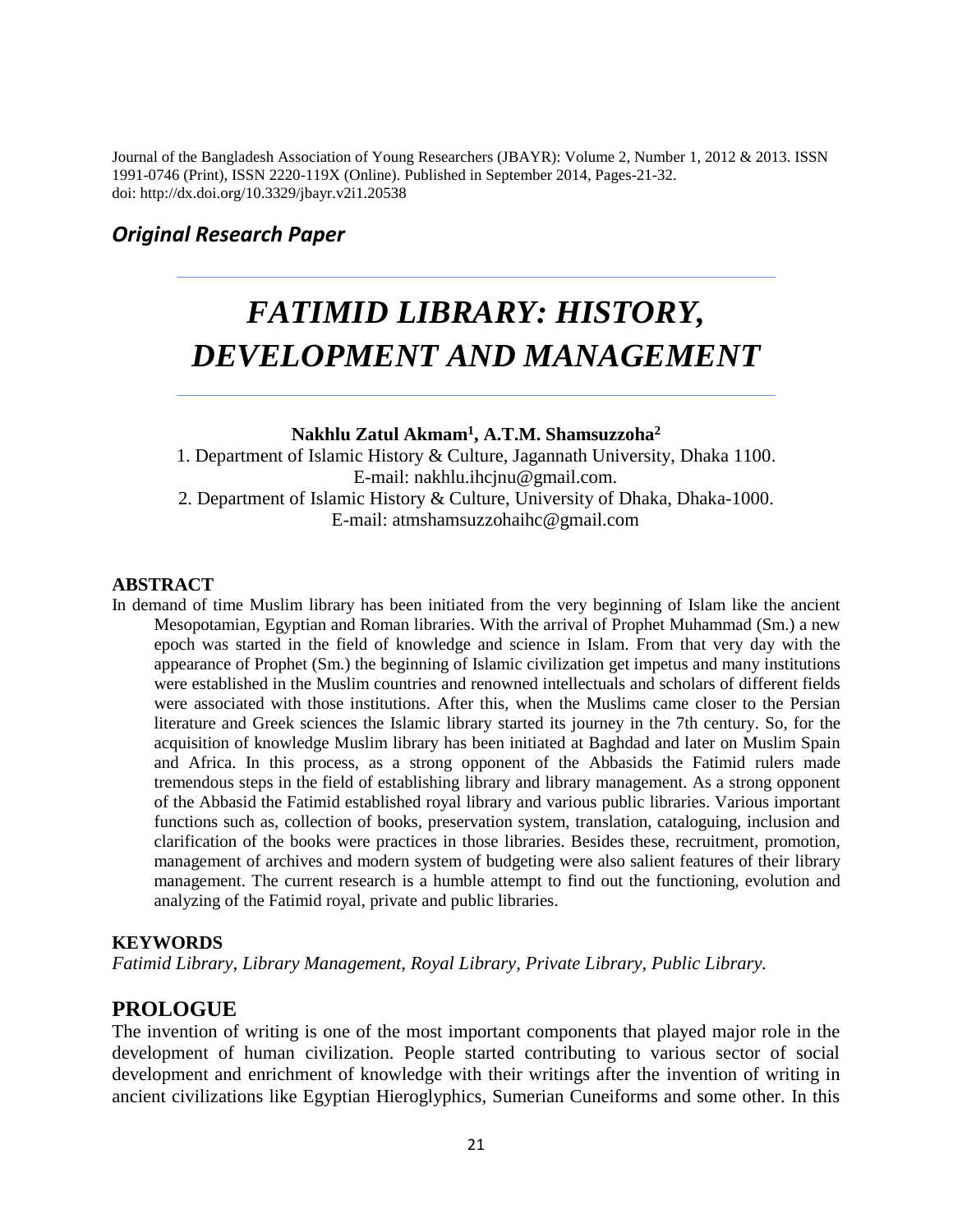way when Philosophy, Medicine, Astrology was enriched with profound writings, Library was introduced to bring all this knowledge to man. Thus from the very beginning of the history of civilization library started its journey as one of the best sources of knowledge. In this regard, The Royal Library of Egyptian Court and the Library of Mesopotamian King Ashurbanipal can be mentioned. Evolving through different stages of civilization the Library Science achieved a novelty in Roman Civilization. It is said that during the fourth century at least twenty eight libraries were established only in the Rome city.

In 476 AD, with the fall of Roman Empire, Europe entered the dramatic incidents of middle age which is regarded as the Dark period (Gates, 1968, p. 22). In the meantime the emergence of Hazrat Muhammad (sm.) started a new era in the history of world civilization. As Muhammad (Sm.) emphasized on science and knowledge for the Muslim and it accelerated the growth of knowledge. But Islamic library was set up later in  $7<sup>th</sup>$  century after they came in touch with the Persian and Greek sciences (Padover, 1965, p.347). In the very beginning of Islamic civilization Islamic schools were established for the teaching of Holy Quran and the culture and analysis of Hadith and Fiqh. Here great Islamic scholars analyzed and interpreted the religious theories of Islam. This paved the further way of developing vast educational institution like those of modern universities. Seyeed Nasr Hossain said, "At the beginning of the Islamic period, lots of schools and institutions based on Muslim language and culture were established which were playing a significant role to the foundation of University. And this example of 10th and 12th century was a landmark for the establishment of the European University (Hossain, 1968, pp. 65-66)." The small version of Muslim library started its informal journey centering on those institutions. During the Umayyad period (661-750 B.C), this trend was gradually increased outside the Arab world. But in the Arab world Abbasid Khalifa Al Mamun (813-33) came forward with the establishment of *Bitul Hikmah*. It is believed that the Muslim private library or public library was, for the first time, established in this period. In 909 B.C Ubaidullah-al-Mahdi established the Fatimid Khilafat in Tunisia of North-Africa to preach the Ismailia sect of Islam opposing the Abbasaid Khilafat. But basically Fatimid library was flourished its key stone when they establish their center in Cairo. Afterwards, as a strong opponent of the Abbasids they practiced and patron vigorously of knowledge and sciences, and thus Fatimid knowledge and science was evolved. As a result, the Fatimid started the journey of their library. Regarding this, in this article we will discuss Fatimid library and its managerial functions and its influence on contemporary library and library administration.

# **OBJECTIVES OF THE STUDY**

The main objective of the study is to explore the history of the Fatimid library, its various functions of library management such as, collection of books, preservation system, translation, cataloguing, inclusion and clarification of the books etc. The objective also includes finding out the influences of the Fatimid library and its library administration to the contemporary and modern library and their library administration of the globe.

# **SCOPE OF THE STUDY**

This study covers the history of the Fatimid library, its various functions such as, collection of books, preservation system, translation, cataloguing, inclusion and clarification of the books. Besides this, recruitment, promotion, management of archives and modern system of budgeting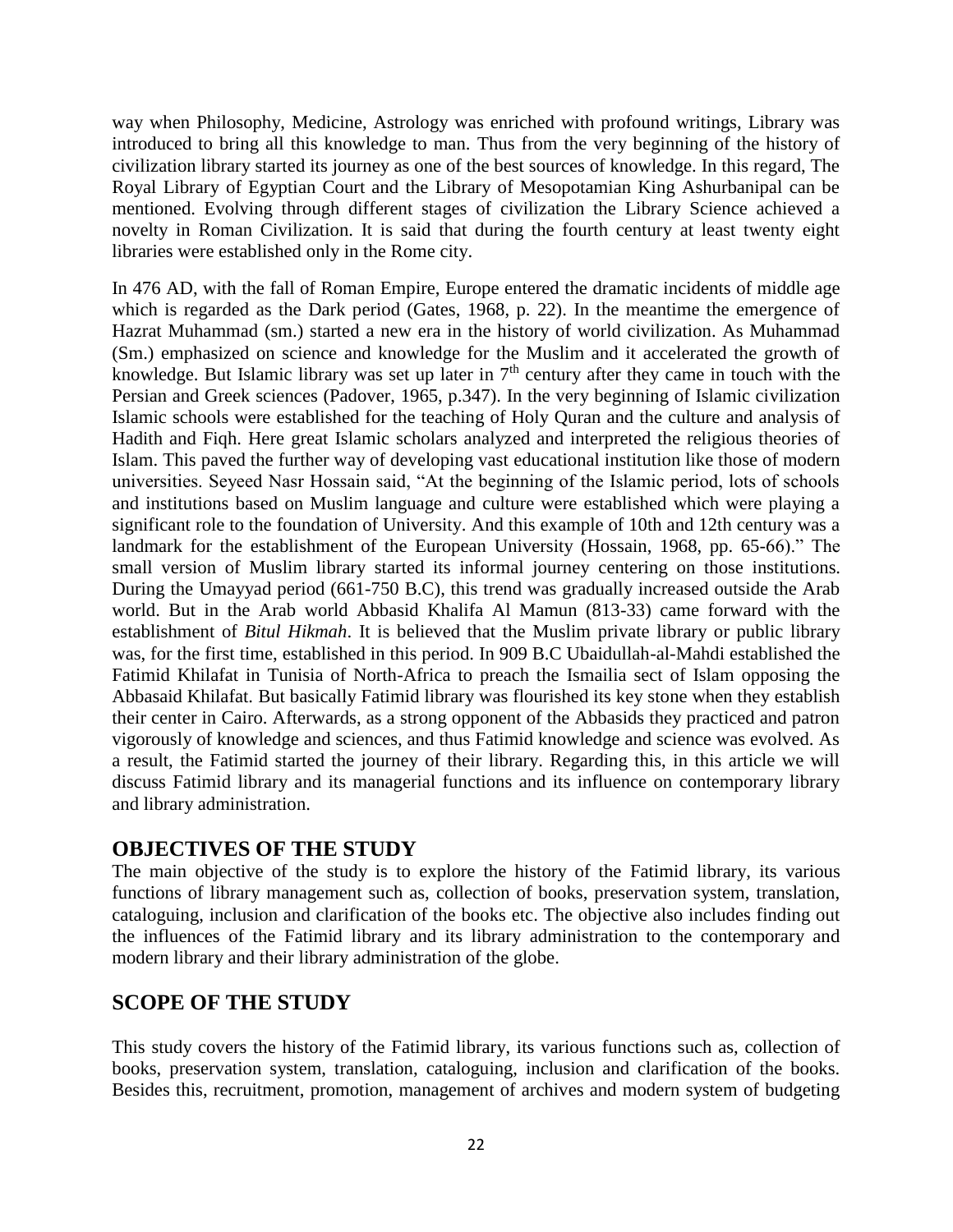of the Fatimid library administration and its related aspects will also be delineated. In this study, the author of this paper tried to find out the influences of the Fatimid library and its library management on contemporary and subsequent libraries and library administration systems of Muslim Asia, Africa and the Christian Europe.

# **LIMITATIONS OF THE STUDY**

This study should not be considered as the comprehensive study of the Fatimid library and its library management. The author's only uses, for this study, the original sources which are available at the Dhaka University library and National Public Library of Bangladesh as well as internet. So many other original sources could not be considered in this regard. However, the author's tried to make it research worthy and valuable.

## **METHODOLOGY OF THE STUDY**

At the inception of the study, a methodology for it was formulated. To ensure quality of the study and compiled documentation**,** the author followed the methodology of description and elucidation. This study concentrates on the Fatimid library and its various managerial activities. A good number of original books and sources have been consulted by the author for this study. Some secondary sources e.g. books, journal articles, encyclopedias have been used for the study.

# **FATIMID LIBRARY**

As an opponent of the Royal Abbasids of Baghdad Ubaidullah-al-Mahdi established Fatimid Khilafat in 909 A.C. in Tunisia. He tried to develop the Fatimid's by Ismaili doctrine. After him the descendants of the Fatimid rulers tried to establish Fatimid Empire with power, prestige and knowledge when they conquered Egypt the Fatimid get a new impetus in the field of learning. Now, as an opponent of Damascus and Baghdad they focused on modern learning besides economic development (Shamsuzzoha, 2010, pp.113-122). As a result between the period of  $10^{th}$ A.C and 12<sup>th</sup> A.C the Fatimid developed Cairo as an iconic centre of Muslim art and culture. This Cairo was a strong cultural counterpart of Abbasaid of Baghdad and Roman Constantinople (Lane Poole, 1977, pp.117-157). S.K. Padover said, "North Africa, especially Egypt become the second largest centre of Islam and Cairo conduct the same activities like those of Baghdad in the East (Padover, 1965, p.355). In this period the Fatimid recognized the universality of knowledge and opened the door of knowledge to all people. The Fatimid Khalifas, aristocrats and patrons of education established libraries in different educational institutions of the Fatimid Empire. This trend of establishing library is evident from the time of Al-Mahadi. Quoting Ibnul Asir (1160- 1232/33) Ahmad Shalaby said, actually from the reign of first Fatimid Khalifa their nurturing of knowledge and science started and later it was spread wider (Shalaby, 1954, p.105). The library adjacent to the building for the culture of science and knowledge of Fatimid Khalifa Al Aziz (975-96) is considered the first Fatimid library (Pinto, 1929, p.356). It is believed that besides this library some other small libraries were existent at that time. These libraries were full of books of Arab history, Islamic books, Greek science, Muslim Law, Written original books, Poetry, Grammar, Astronomy, Law, Biography, Chemistry and many other subjects. Most notably, these libraries were open for all. Discussing all the Fatimid library, we find them to be of three categories. i. Royal library, ii. Private library and iii. Public library.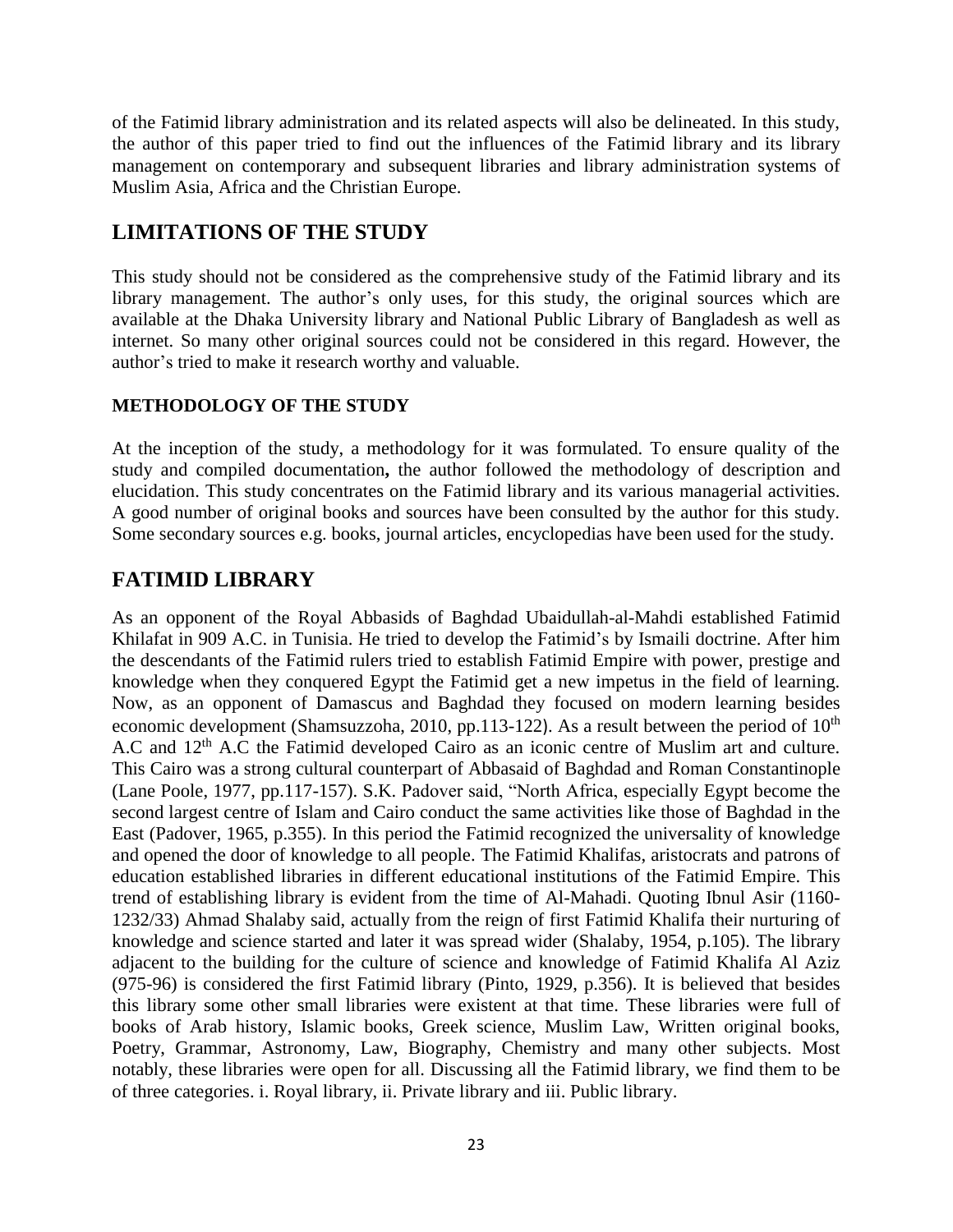i. **Royal Library:** From the very beginning of the Fatimid rule in North Africa they have started there some centre's to spread knowledge and intellectual activities. For this reasonthe Fatimid rulers and aristocrats were patronized the Muslim intellectuals which help to spread the intellectuality of the Fatimid. With the help of the rulers and knowledge lover Egypt was growing the proper of. According to Ibnul Asir, The first Fatimid Khalifa Ubaidullah-al-Mahdi obtained a huge amount of documents and books from his forefathers lost on the way to Sijilmasa and later some of these books and documents were discovered during the time of his son Abul Qasim. When the Fatimid Empire was spread the Khalifas collect many valuable books and documents from different regions and preserved them in their private collection. In the time between 969 to 972 the army chief of the fourth Fatimid Khalifa Al Muiz (952-75) general Sikilli conquered Egypt and established world famous Al Azhar University (Mosque University) and a library near Kahirat (now Cairo). These events pacify the establishment of Fatimid Royal Library. After Muiz Fatimid Khalifa Al Aziz who was renowned for his wisdom and knowledge established a Madrasa and a library with the university. After that a huge amount of students from Turkey, India, Yemen, Zanzibar and Al-Magribi region got a chance to take study with the Shiite religious believe and secular knowledge for over two hundred years (International Encyclopedia, 2000, p.443). Later during the reign of al Aziz in 988 B.C established another big library named Khazain Al Kusur for the use of scholars and lovers of knowledge. In forty of its rooms there were about 1.6 million data, pamphlets and books. More than 6 million was only on theology, grammar, hadith, dictionary, history, geography, astronomy and the books of chemistry (Imamuddin, 1983, p.33). In this royal collection there were about 6 thousand books on Mathematics and astronomy, 30 copies of *Kitab al Ain* which includes a hand written copymade by the author Khalil bin Ahmed, 12 copies of *Tarikh-i-Tabari* and 200 copies of Holy Quran copied by the famous calligraphers of the contemporary times. According to Mehedi Nakostein, this Library had a collection of more than one hundred books and 2400 copies of Quran which were inscribed with gold and silver. All these books were kept in different rooms and there were book shelf to keep the books. These rooms had the system to lock them up inside for security (Nakosteen, 1964, p.70). According to P.K. Hitti, this royal library had more than 2 lakhs books which include 2400 books on the discussion of Quran. Besides this, the royal library also had manuscripts written by Ibn Muklah and a copy of Ali Tabari's famous history book which contains the author's signature (Hitti, 1960, p.629).

Itis not certain how many books there were in the Fatimid Royal Library. According to Al Makrizi (*Kitab al Khitat Wal Asr*) in the Royal Library of Al Aziz there were 40 vast rooms and each of those rooms consisted at least 18,000 books of ancient sciences, 30 copies of Al Khalils famous dictionary *Kitabul Ain*, 20 copies of history book of Ali Tabari, 100 copies of Al Durrai's al Zamhar and 2400 copies of Al Quran (Haq, 1978, p.130). This statistics shows that that royal library had a collection of books more than 8 lacs 22 thousand and the other collection was 160000. Another source says that, the library had one room and its collections were about 2 lacs. But to accommodate 2 lacs books in a room sounds impossible. Historian Al Kalokshindi describes that, the library had a collection of 1.12 million books. Modern researcher and prominent Historian P.K. Padover termed the library to be a school library and said that probably there were 0.1million book which includes 2400 copies of gold and silver inscribed copy of Holy Quran preserved in a separate room. Besides this there were books of law, grammar, rhetoric, history, biography, astronomy and chemistry. All those books were kept in wooden shelves and each shelf had a book list with it (Padover, 1965, p.356). Though there is a controversy over the collection of Al Aziz's Library, it is sure that there were a huge collection of books and that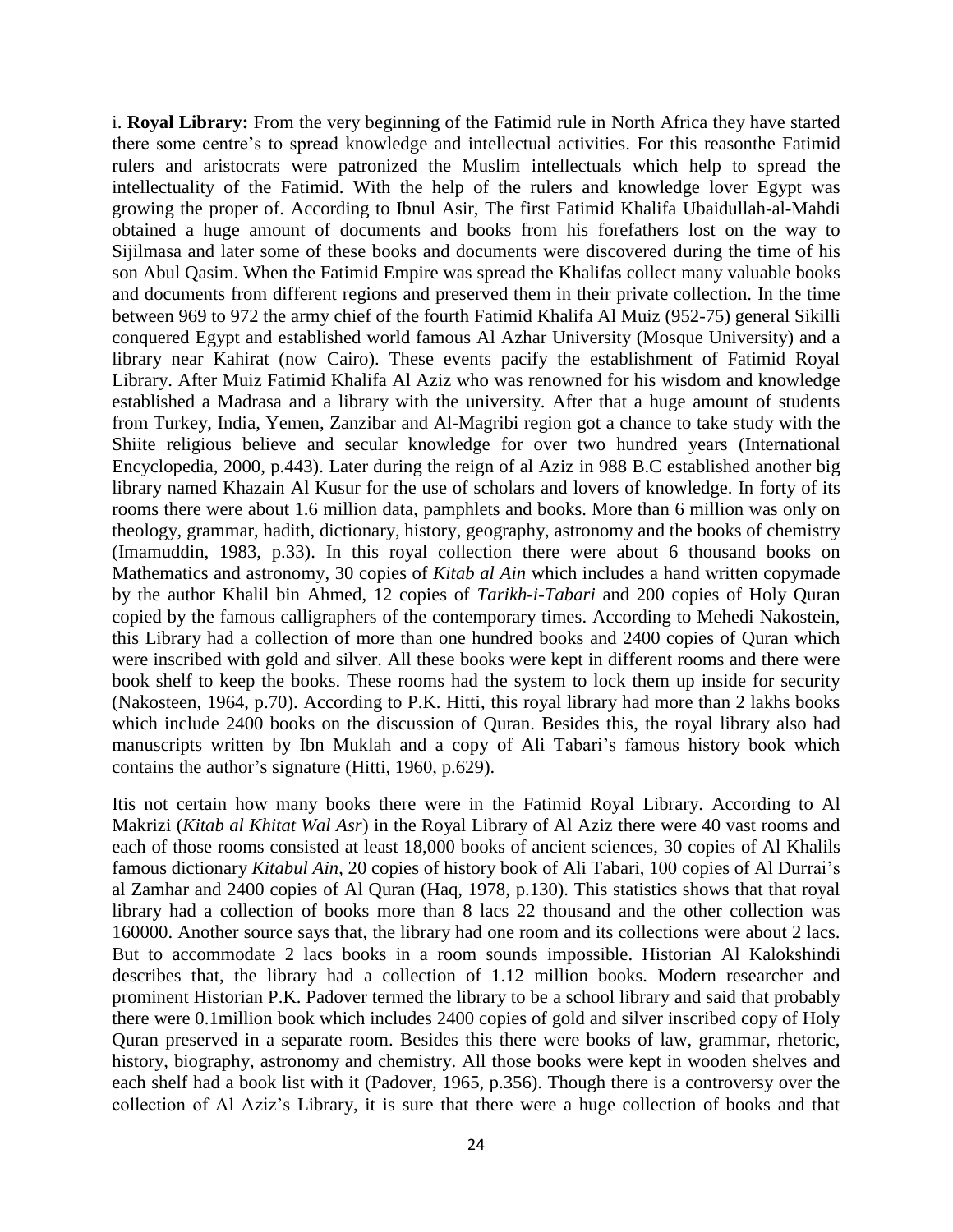library obtained fame as a remarkable establishment in that contemporary Muslim world for its contribution in the development of Islamic knowledge and science. Al Hakim (996-1021 A.D) developed his father Al Aziz'slibrary during his reign. In 25<sup>th</sup>March of 1004 A.D. he established the Darul Ilm or Darul Hikmah (House of knowledge) in *Zab Al-Tababin* and he transferred all the books of al Aziz's Royal library to the Library he established adjacent to his House of Knowledge. Possessing an anti view about Sunni Muslim, Christians and Jews Al Hakim established this house of knowledge to preach Shiite culture and education. He introduced cooperatively easier rules to pacify the study and practice of knowledge and science. He added a library and advisory body to this *Darul Hikmah* (International Encyclopedia, 2000, p.443). It was open for all and the people and students were able to collect data, read books, copy books and even allowed to borrow books from this library. For the comfort of the scholars and researchers, the authority decorated the library and arranged soft carpets. There was adequate stuff for running the library. Khalifa Hakim collected many basic books of science by sending collectors to different region of the world and enriched the library. According to the description by famous Egyptian historian Al Makrizi, the Royal Library of Al Hakim had a collection of 1.6 million which includes the book he got from his father and those he collected from around the world. This huge collection includes copies of Quran and books of law, tafsir, astrology, grammar, dictionary, medicine, science, literature and art. From the commentary of Asma bin-Murthid we came to know that Al Hakim collected many precious books with the help of his Qazi Abu Yousuf. The Khalifa appointed Librarians, administrative officers, book collectors, binders, Copiers and security guards in order to run the library. Besides this he distributed free books, paper and pen among the poor students to attract them to study (De Lacy, 1923, pp. 138- 139).The activities of this Darul Hikmah was so widespread and distinguished that it was much more developed than any other Muslim institutions of contemporary time. It was famous for its vastness and quality and it obtained a unique place in the contemporary world and this type of collection was never seen in later time also (Bukhsh, 1929, p.308).

Like other famous Libraries of the world the Fatimid Royal Library was on the verge of its destruction in 1068 A.D. When Fatimid Wazir (minister) Abul Faraz sold a great amount of books (25 loaded camels) for 1 lac dinar to pay the war returned soldiers, the library faced a fatal destruction. Few months later, when the Turkey army defeated the Egyptian army, the assets of Fatimid royal library were destructed. It is known that, after the defeat of Fatimid's the Turkey generals used to burn the books of their libraries in order to light their house and the leather of the binding books were used to repair the shoes of the slaves of their house (Lane Poole, 1910, p.149). The Turkey soldiers were so cruel to books that they make a hip of the pages of books in Abayer. Later the historians termed this hip as "Hill of Books" (Hitti, 1960, p.629). After this fatal blow the successors of Al Muntasir tried to add life by collecting some new books. It is said that even in 1171 when Salauddin Ayyubi entered Cairo the Fatimid Library consisted 120000 books (Ali, 2002, pp.68-69). But Salauddin distributed those books among his followers and thus the symbol of Fatimid pride the royal library finally gets destroyed.

**ii. Private Library:** During the Fatimid rule North Africa especially Egypt and Fustat became the epicenter of education, science and culture. According to S.K. Padover, North Africa especially Egypt became the second largest Islamic centre and it performed the same activities like Baghdad (Padover, 1965, p.355). This highly developed education and culture in Fatimid Egypt some scholars came forward besides the rulers and aristocrats and some private libraries was established there. Besides the state Royal Libraries there were four famous private libraries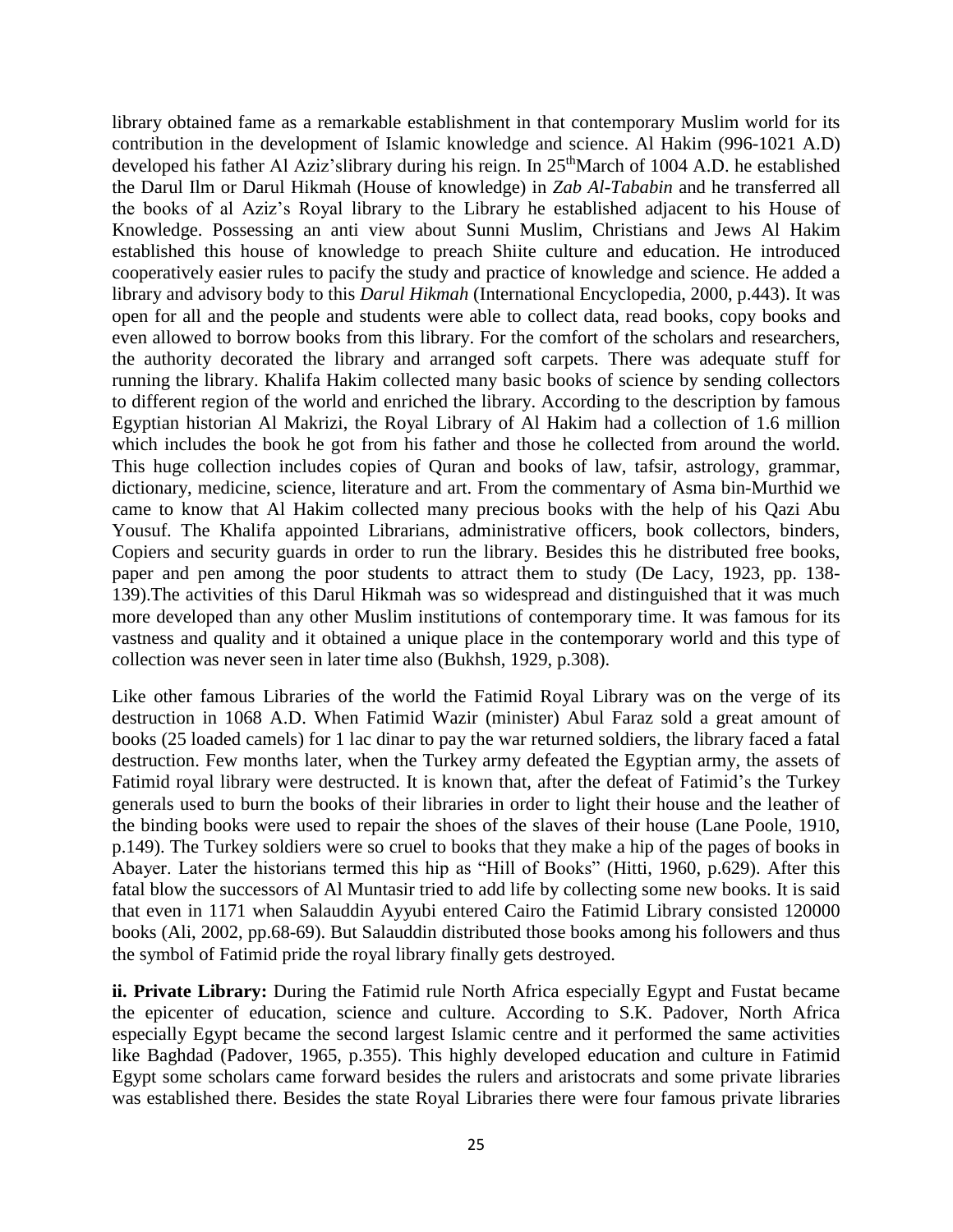in Cairo. One of those four was owned by an Arab Prince, one of an Egyptian Physician and the other two belong to two Jewish Businessmen. Among those the private library of Fatimid prince Mahmud Al-Dawlah Ibn Fatikh was the best one {Dey, 1396-97 (Bengali calendar), p.54}. He received education from the renowned scholars of his time to acquire higher knowledge in medicine, mathematics and philosophy. His thrust for knowledge and the inspiration from the scholars led him in establishing an enriched library. It is said that he had as much attraction for his books and the same indifference to his wife. But his wife's had her fame for her birth and beauty. Regarding this prominent Egyptian orator Sheikh Sadid-ad-Din said that after the death of prince Fatikh his wife went to his library to enquire the cause of his indifference. At that time she started to sing elegy and with the help of the slaves she threw the books into a huge water basin (Thompson, 1939, pp.358-359). This Library was attached to Fazilia Madrasa of Cairo and historians like Ibnul Athir and Al- Maqdisi praised this library as one of the richest libraries of Egypt. In the Fatimid reign the owner of another famous library was Egyptian Physician Al Muarrif. He was also a great scholar and in 1139 he earned a lots fame by writing foot-note and explanations on Aristotle. The shelves of his house were full of books. He spent most of his time reading books in his library. Ibn Usaibia said, I saw many books on Medicine and Science in his library which carry the name of Al-Muarrif (Mayerhof, 1965, p.356). But none of them looked pale without a glittering look and wise content. Mahmudia Library established by Jalaluddin Mahmud, an Advisor of the Mamluk Sultan Barkuk had another famous private library. This library had a collection of 4 thousand books which includes works of famous authors and engravers. The books from the library of Qazi Burhanuddin were added to this library and enriched the collection. This library lasted till the end of fifteenth century. After the conquered of Egypt by Ottoman Sultan Selim some books from this library was sent to Constantinople. At this time, many books were lost as it was looted by the intruders. Among those books 58 books are preserved in Khadiva library of Cairo, 6 in Bankipur Khuda Bukhsh library and one in Aligarh Muslim library (Imamuddin, 1983, p.37). Besides this, in  $12<sup>th</sup>$  century there was a library in Syria which contains 4 thousand books and it was later destroyed by the Christian Crusaders.

In the Fatimid rule two Christian men were also established private library. With those, Yakub Ibn Killis (Wazir Khalifa Al Aziz) had a rich library. He was a renowned scholar who established an academy for learning. To attract the scholars, he gave them honorary payment. For this reason many great scholars came to his academy and enriched the knowledge of that time (Padover, 1965, p.358). Yakub kept his library open for all. But after his death his books were distributed among his family and thus came to an end. The other Christian Library was established by physician Ifraim.

**iii. Public Library:** North Africa especially Egypt became the epicenter of Muslim education and culture during the Fatimid period. When the Al-Azhar Mosque University was established, Egypt became the home of famous scholars and many students and scholars from different regions started to come Egypt. To meet the need of those students and scholars and to satisfy the thirst of knowledge of the local people some public libraries were established with the help of the rulers and aristocrats. Mainly the public libraries were attached to the mosque and schools and which were used as general people. During the Fatimid rule every important mosque had its own library where books of philosophy and science were also kept beside the religious books. The lover's of knowledge donated books in those libraries. That trend in those mosque libraries is still in some extent survived in the Muslim countries. Mosque Libraries were open to all the students, devotee Muslims and lovers of knowledge (Imamuddin, 1961, p.8). During the Arab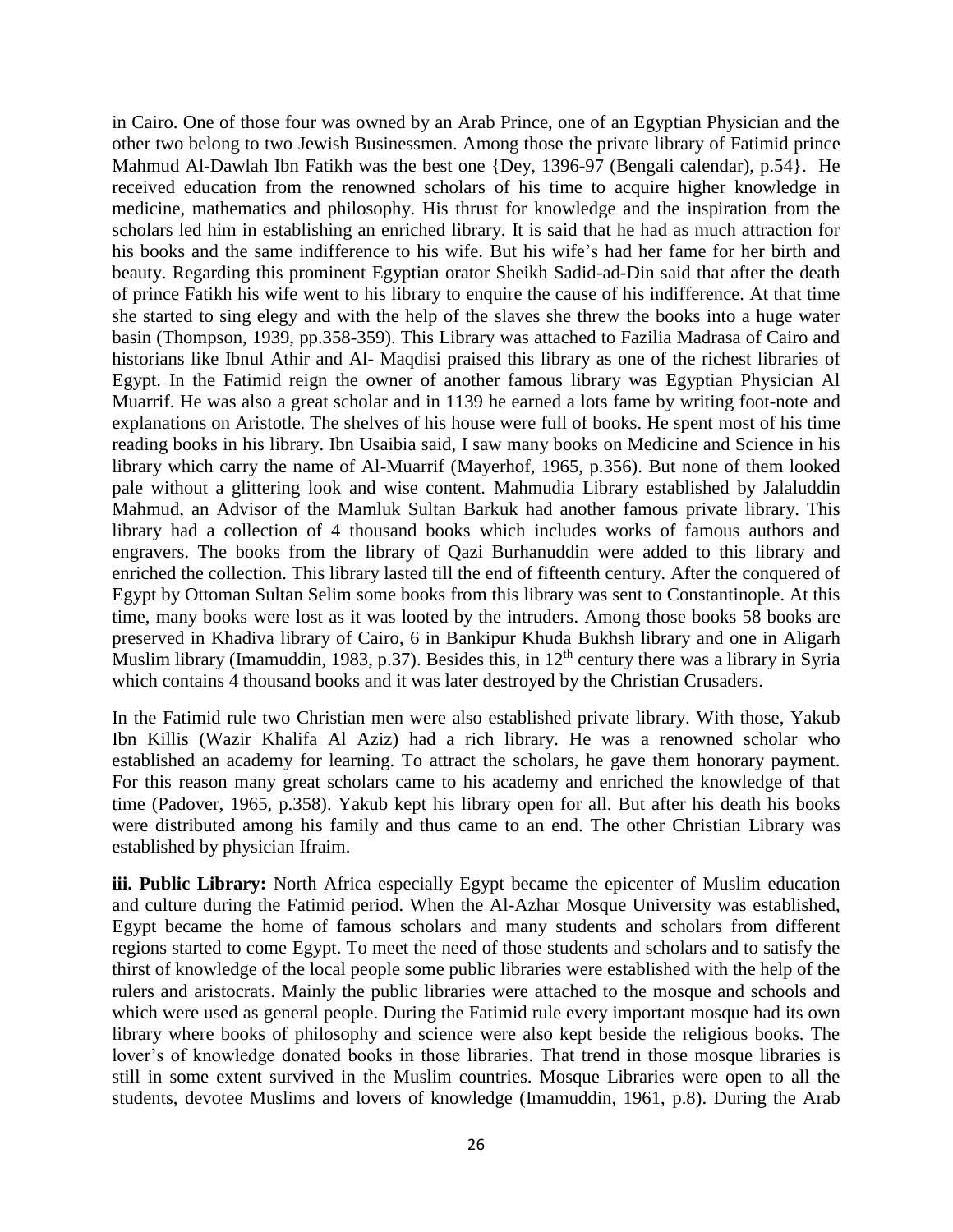renaissance many mosque libraries were established with the help of the rulers and aristocrats and later in  $9<sup>th</sup>$  century A.D. they got accumulated with the school colleges and other educational institutions (Wedgeworth, 1958, p.266). Fatimid Khalifa Al-Aziz established an academy in the Al Azhar mosque and later attached a library to enforce the activities of the academy. In that library there were a handsome collection of religious and philosophical books. According to S. K. Padover, there were one hundred thousand books which were used by the students and researchers (Padover, 1965, pp.354-358). After Al-Aziz his son Khalifa Al-Hakim also established a madrasah and a library in Cairo. This library contains books of Philosophy, Mathematics, Astronomy, Medicine, Grammar and Theology. People from all religion and sects had access to the library. The library was run from the profits of the donation of the rulers and aristocrats (Haque, 2008, p.121). All this Fatimid public libraries became the centre of preserving and distributing knowledge. In this regard Dr. Olga Pinto said, as some excellent libraries of the world were established in Cairo many people were not even interested in establishing their own library (Pinto, 1929, p.216).

## **Library Management**

When the Fatimid rulers established their centre in North Africa especially in Cairo, the intellectual activities was extended to a great extent. The patronizing and the contribution in education and culture by the Fatimid rulers played an important role behind this intellectual uprising. In that environment there was the emergence of many royal, public and private libraries and to run those libraries a certain library management system was also introduced there. We notice that at that time a new library management system grew which used the element taken from the Syrian and Persian library. Here we will discuss the library administrative system during the Fatimid reign in North Africa.

1. **Collection of Books:** Egypt was the centre of science and knowledge from the foot point of ancient civilization. For that reason Egyptian people were generally in favor of new knowledge. Following that trend, science and knowledge spread widely throughout the Fatimid Empire during the Fatimid reign. To keep the pace of this flow of learning the demand of books were very high. To meet this demand the Fatimid rulers, aristocrats and book lovers collected various types of books. Ahmed Shalaby said, the Fatimid rulers were very interested in collecting all types of books for their royal library (Shalaby, 1954, pp.106-107). Though their library had a huge collection they never hesitated to collect new books. Even they send book collectors to different region to collect original manuscripts. Khalifa Al-Hakam made book collection a fashion. It is known that he send his envoy to Syria, North Africa, Sicily and many other places to collect books for his library. Another description says that Khalifa Al-Aziz also collected many books on literature, Theology and Science from different places around the world. He also collected globe and maps for using in the library. He paid 15 thousand Dinars to buy a 2250 years antic globe made by Ptolemy and another globe made by Abul Hasan Sufi for the Buwayhaid Sultan Adud-Dawlah (Ahmad, 1956, pp.82-183). Besides this The Fatimid Khalifa's, Aristocrats' and owners of Private libraries collected copies of many authentic books and manuscripts by copying them. During 1053-54 Fatimid Khalifa Al-Muntasir send Fatimaid Emir Yamen Al-Sulayed (1036-1094) outside of Egypt to collect books. He collected many valuable books for Fatimid ruler Al-Muntasir and those books existed till the 5<sup>th</sup> predecessors of Al-Sulayed. Later in 1130-1131 this books was copied in recognition of Khalifa Al- Hafiz's reign to the Imamate. These books have been discovered in their clan's in Indian part (Cennedy, 1956,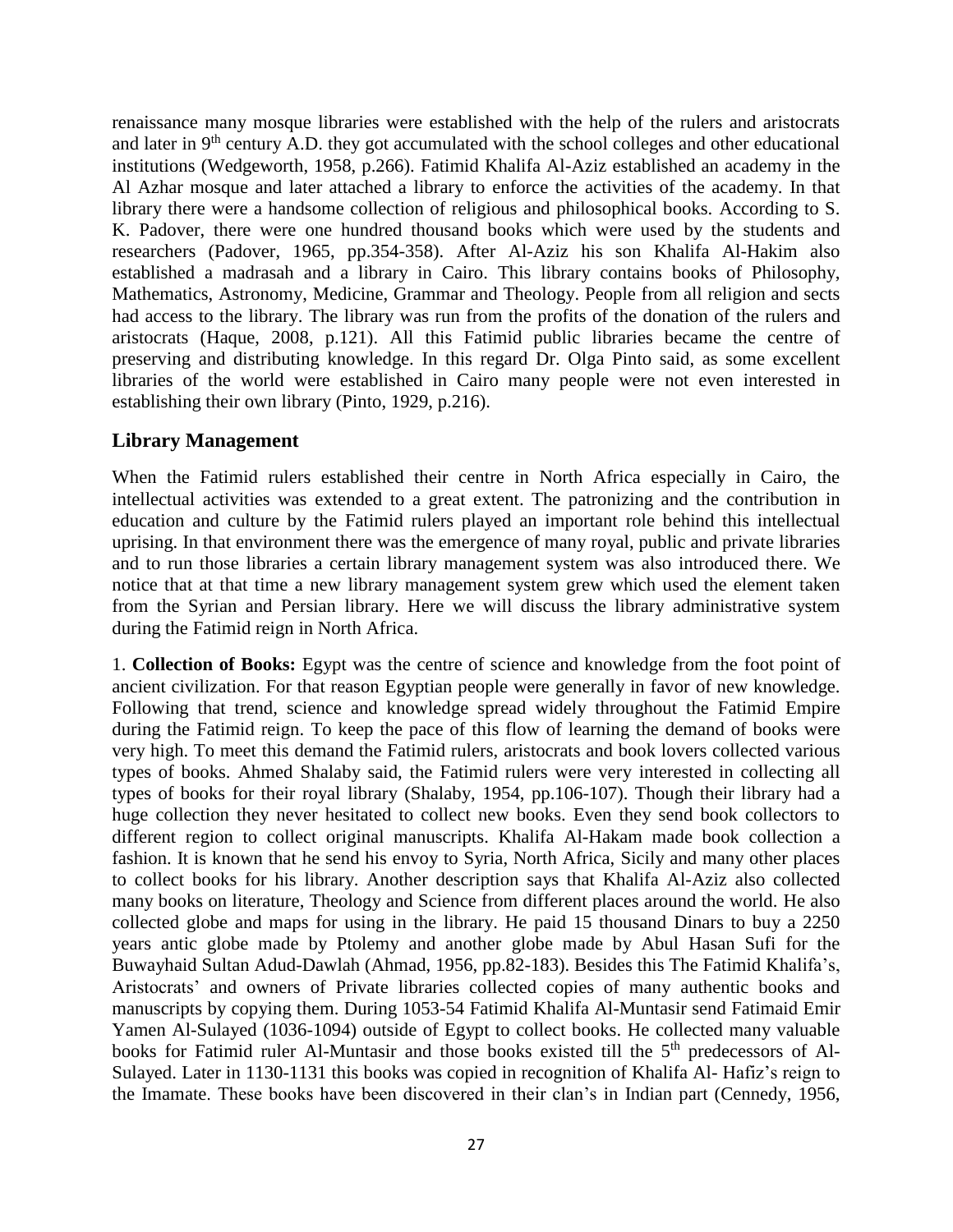p.5). It is known that destruction of Fatimid Library during the Turkey Invasion was later made good by the book collection effort of the predecessors of Al-Muntasir.

 **2. Preservation of Books:** The Fatimid Library mainly takes the Syrian library management and book keeping system. Fatimaid's used to build large buildings to keep books they collected from various region of the world. Those library buildings had long side rooms and arched rooms (Mez, 1973, p.173). According to Makrizi, Khalifa Al Aziz's Library had 40 rooms. Each room was full of a collection of 20 thousand and 550 books. Olga pinto's descriptions tell us that the Fatimid rulers, princes and aristocrats were very interested in building libraries. During this time many large library buildings were built and those establishments had many rooms for preserving books. Each of the rooms was used separately. There were huge book-shelves adjacent to the walls of the rooms and books were kept there. This book shelves were kept under locks. Whenever someone needed books the locks were opened at any time. Every room of the library was well facilitated for reading and everyone had an access to collect data from there. There were books of literature for people's entertainment and even some rooms had facility to listen music. Those rooms were comfortable gorgeously decorated with carpet and mats. The doors and window of the libraries were well curtained and the main door was covered with costly heavy curtain so that cold air cannot enter there (Imamuddin, 1983, p.38). Like modern library management system, those libraries had directory of book keeping and binding. Here we can point a fact that, the ancient book binding example in the history of Islam was found in Egypt. Probably it was developing in the  $8<sup>th</sup>$  and  $9<sup>th</sup>$  century but the engraving and binding technology was influenced by the Christians. In later time when these technologies developed in Egypt, during the Fatimid rule Egyptian Engravers expertise in using the machineries, print and engraving technologies (Hitti, 1960, p.631). In Fatimid libraries, there were some fixed rooms for printing, engraving and binding. The best copiers and binders worked there. At that time parchment and papyrus were used to copy and translate books for libraries. Many chemicals were used to preserve books. Valuable scarce manuscripts were bound with leathers and painted so beautifully that they look attractive and long lasting. According to the importance of those books the name, authors name and prize were engraved with gold and silver. The torn books were collected and bound newly with leather. This book preservation system of the Fatimid gained fame in Europe (Bukhsh, 1902, p.130).

**3. Cataloging and Foot-notes:** Like noted modern libraries the Fatimid libraries had cataloging and bibliography system. The Royal library of Khalifa Al Aziz and the other libraries in Cairo had a cataloging system quite similar to our modern system. Each and every book shelves had books inside and there were a list of books and author by the book shelves. Besides this there were notices briefly describing different categories of study. In those Fatimid libraries book lists were also produced about different section of study available at that time (Haque, 2008, p.120). According to Ali-Ibn Usaibia, Khalifa Al Hakim himself copied many ancient manuscripts and added foot-notes to them. According to a description from Abul Kifti it is known that in 435 Hijri (Muslim Calendar) Fatimid Wazir Abul Kashim Ali Ibn Ahmed had taken the charges of Al- Hakim's library and made a catalogue for the collected books. He also repaired the torn books. At that time cataloguing was a routine work. Whenever any new book or data came to them they were enlisted it to the catalogue. This handwritten catalogues were kept very carefully like the other manuscripts. Fatimid catalogues were organized subject wise.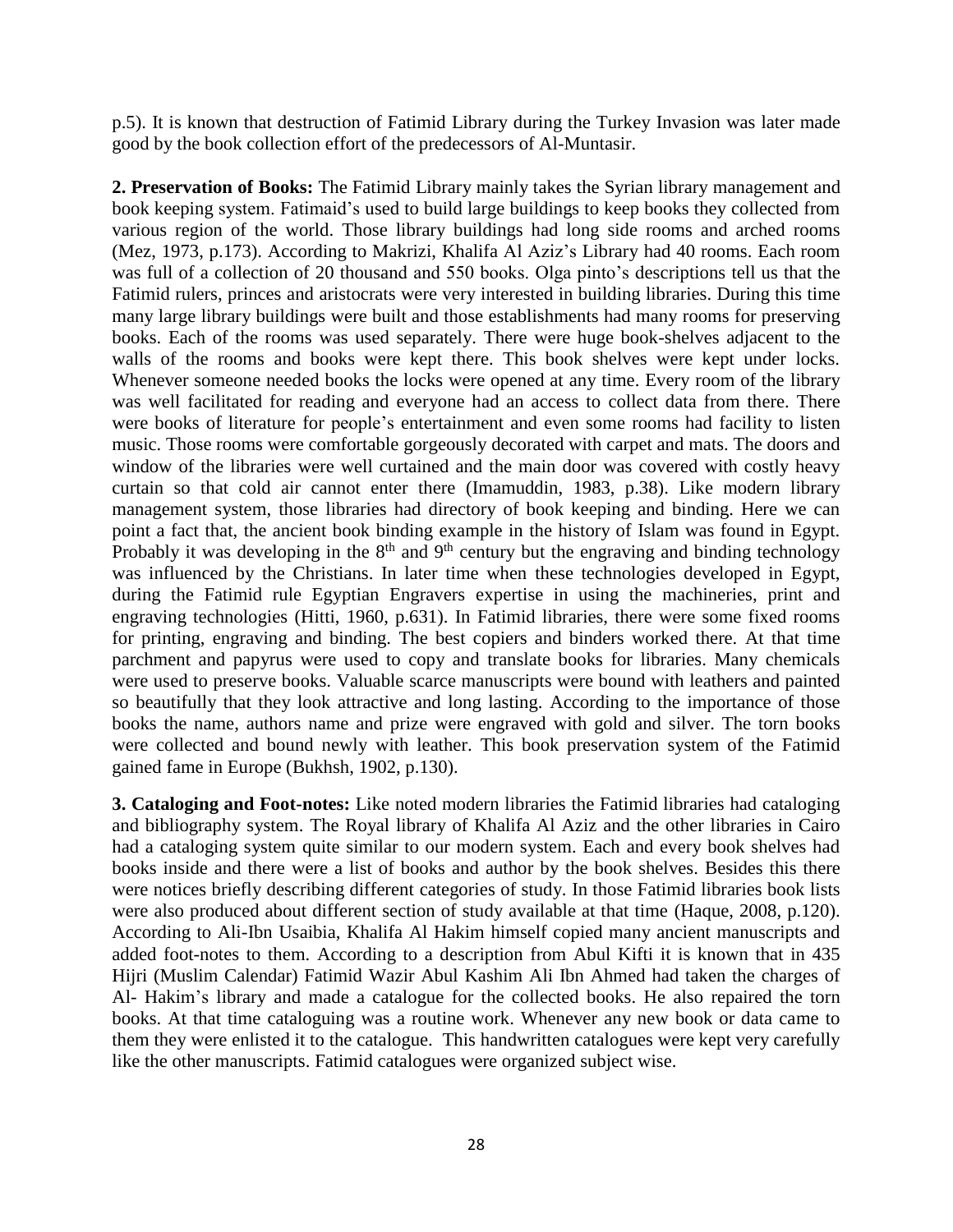**4. Appointment of the Librarians:** Like Persian library management (Imamuddin, 1983, p.37) system there were officials like Wakil, Khazin (treasurer) and Mushrik (collector). But the rank and designation of Egyptian library management is not certainly known to us. It is estimated that there were a mixture of Persian and Syrian elements. However it is recognized that every Fatimid library, whether it was royal or private, there were librarians appointed by the respective authority. Highly educated and skilled person was appointed as librarians and they used to get high position in society (Shustery, 1938, p.166). In Fatimid libraries there were employees like, Book binder, collector, engraver, copierand translator. Besides this there were manager, porter, peon and guards to run the activities of library. The number of employees depends on the size of the library but a good library had 90-100 employees. Regarding the librarian and employees of Fatimid library Olga Pinto said that, Fatimid Khalifa Al aziz's library was a private one and it is known that Wazir Yakub Ibn Killis was appointed to collect and organize books in that library. But Abul Hasan Ali Ibn Muhammad Ash-Shabushti was the chief librarian of that library. Ibnul Baoab and Banu Muqllah (born approximately 835 A.D) were two best copiers of thatlibrary. From the description of Abul kifti it is also known that during the reign of Khalifa Al Hakim, Wazir Abu Kashim Ali Ibn Ahmed take the charge of the library of Darul Ilm (house of knowledge). According to another description in 965 A.D Khalifa Al- Hakim established Darul Ilm inCairo. He appointed a librarian and 2 assistant librarian to help those who collected books from others library to submit articles for this library (Mez, 1973, p.177). Besides all the government libraries the other public and private libraries had a good number of well paid librarians and employees.

**5. Lending of Books:** The Fatimid libraries had a book lending system like modern libraries. Those libraries were open for all. Anyone can borrow and copy the books from there. Learned and knowledgeable persons used to study Al Quran, astronomy, grammar, linguistics, medicine and various types of books in those Royal and Public libraries. There were some special facilities in the library of Khalifa Al Hakim. To encourage people in study the library provided free paper, pen and ink to the teachers, students and readers who went to the library. People from all walks of life were allowed to enter the library. In Fatimid libraries there were regular arrangement of discussions, speech and debate. Many students went to libraries to attend those debate and speech. In Darul Ilm there were frequent debates and oftentimes those debates turned into *Bahas* (debate on controversial issue) which is very rare in modern libraries (Shalaby, 1954, p.101). Most of Fatimid Private libraries were also open for all. Fatimid Wazir Yakub Ibn Killis awarded donation to the wise educators who came to his library. He arranged *Mojlish* (meeting) every week. Here poets recite their poem, wise people discuss their own specialized knowledge and good orators compete there to show their skill in speech. Yakub's *Mojlish* also arranged regular debate and the winners were duly awarded.

6. **Translation:** In Fatimid Library translation was started as a valuable part of development of knowledge and library management. Inspired from the translation unit of Abbasid Khalifa Al-Mamun's *Baitul Hikmah* the Fatimid's also set their translation unit. Here many books on medicine, astronomy, philosophy, grammar and literature collected from round the world were translated into Arabic. Those translated books were bound with beautiful covers and preserved in the book shelves according to their value. S.M. Imamuddin said that, though there was no printing press, modern machineries and photocopier many important books and documents were translated and through that the art of calligraphy was developed to a great extent (Iamuddin, 1983, p.38). Famous educationist and calligrapher Ibn Nadim (writer of Al-Fihrist) and Great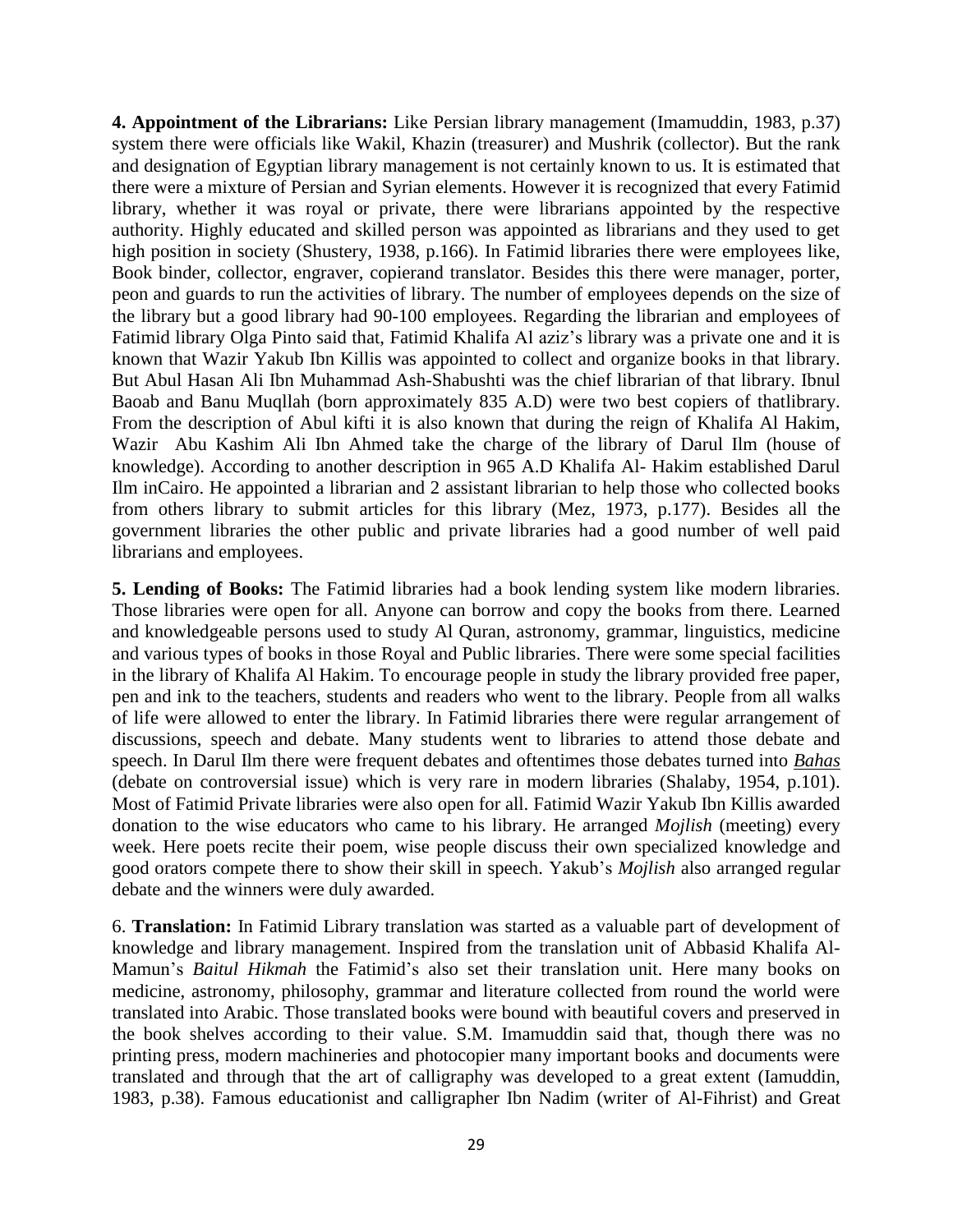biographer Yakut (died in 1128 A.D) worked as translator in the Fatimid library. In this library Yakut Ibn Adi Al Nasrani (died 974 A.D) copied 100 pages everyday and prepared 2 copies of Ali Tabari's famous book of history. Besides this he made another 8 copies of Holy Quran. It also confirmed that Abu Bakar Al Dakkak also worked in the Fatimid library as a translator and copier.

**7. Archives:** While researching Arab history some modern historians and researchers opined that there were no archives in the medieval Muslim countries. But it is to be noted that the libraries of Fatimid period were used as archives as well (Goitein, 1967, pp.1-133). Khalifa Al Aziz preserved many documents in his librarywhich his ancestors carried from North Africa. Besides this he also preserved many original books of science and knowledge there. In a description it is said that in Al Aziz's library there were 2400 copies of Holy Quran copied by calligrapher Ibnul Bawbab and Banu Muqllah, Khalil Bin Boshir's handwritten Kitabul Ain and many other original copies of contemporary writers and researchers. Besides this a 2250 years old globe prepared by Ptolemy proves that this library was used as an archive. At that time Fatimid libraries in Egypt kept one kind of maps which were used by the readers of those libraries. Those costly maps made with a kind of cloth named *Dabiki* and fabrics were very popular. This *Dabiki* was so costly that it required silver as its weight. After the death of Al Aziz, his library was accumulated with the *Darul Ilm* established by his son Khalifa Al Hakim. This made the archive management much more developed. According to a description of Abul Kifti the woks of archive get broadened when Khalifa Al Hakim added the documents of his father's library to the library of Darul Ilm. For that in 435 Hijri (Arabic calendar) his Wazir Abu Quasim Ali Ibn Ahmed was appointed to run the management of the archives.Abu Quasim Ali Ibn Ahmed made catalogue of many valuable documents and preserved them in the library (Haq, 1978, pp.126-135).

**8. Budget:** Like modern days the Fatimid libraries had an annual budget for the proper management system of payments of employees and other cost of library. The big libraries had a budget of approximately 275 Dinar (Arabian Currency) (Mez, 1973, p.177). Al Makrizi (Quoted from Pinto, 1929, pp.227-228) provided the following annual cost list:

| Salary of librarians      | 48 Dinar |
|---------------------------|----------|
| Salary of other employees | 15 Dinar |
| Payment for the copier    | 90 Dinar |
| Paper, pen and ink buying | 12 Dinar |
| Prize of Abadani mat      | 10 Dinar |
| Water bill                | 12 Dinar |
| Repairing curtains        | 01 Dinar |
| Repairing torn books      | 12 Dinar |
| Felt curtain for winter   | 05 Dinar |
| Carpet for winter         | 04 Dinar |

This description says that, Al Hakim's *Darul Ilm* had a cost of 209 Dinar per year and this amount varied in accordance with the necessity. Besides this a special budget was allotted to collect new books. There were also distinct budget for the public and private libraries supervised by the owners themselves. The Cairo library got monthly 1000 Dinar from its donors. The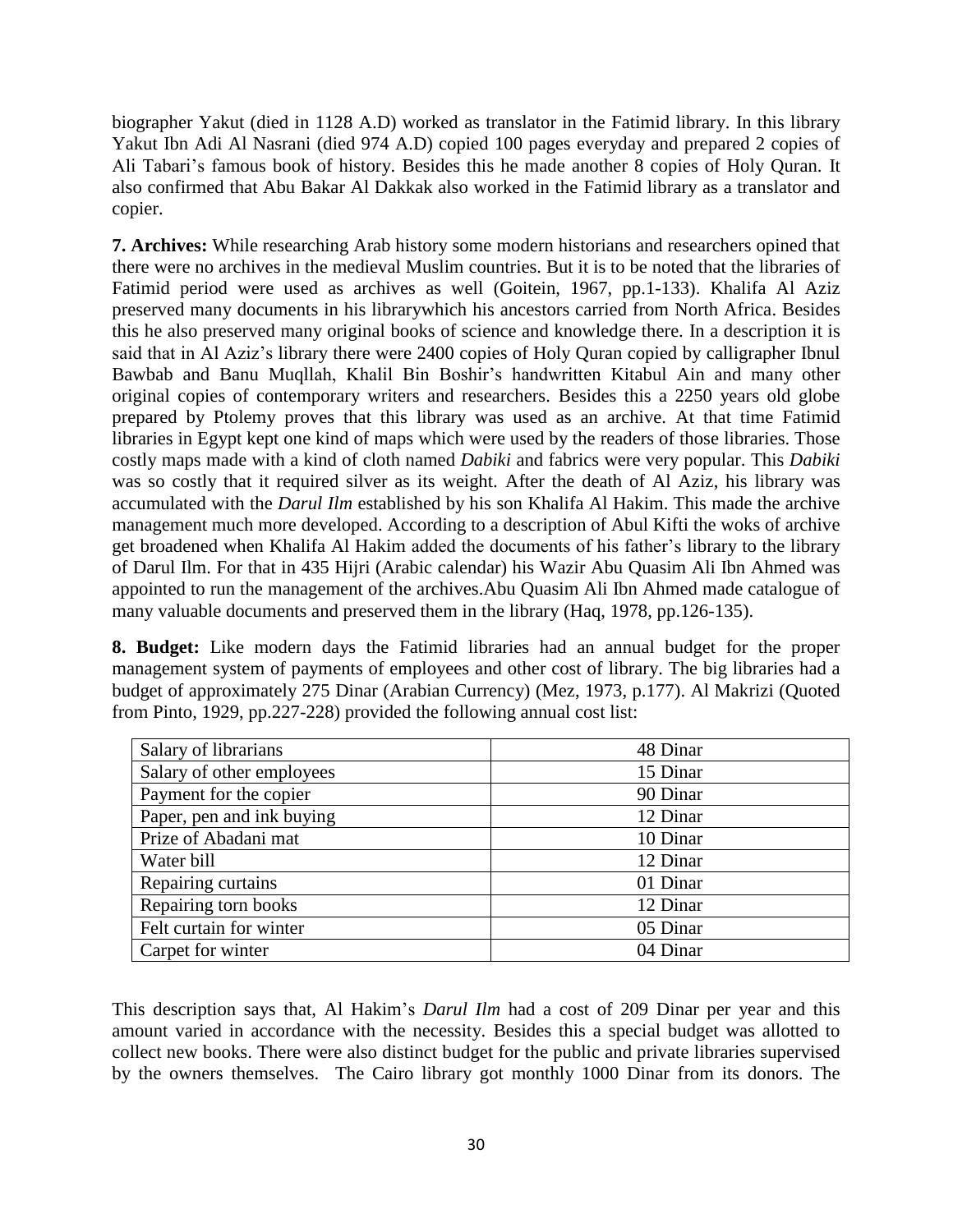private and public libraries used to bear their cost from the fare of the property they obtain from donations (Shustery, 1938, p.167).

Finally from the discussion above, we can state that the library was one of the most prominent sectors where the Fatimid rulers played very significant role. For the development of Islamic learning the Fatimid rulers first set their centre in North Africa and later in Egypt. As a strong competitor of the Abbasids of Baghdad they furnished their intellectuality in the field of education which paved the way of the development of science, knowledge and culture in that region. And with these the Fatimid libraries played an important role behind that development. The Fatimid libraries with a highly developed system of collection of books, preservation of books, translation, cataloguing, and inclusion and clarification system of the books, adding of foot-notes, employee management and archival system had also became the most glorious example for the development of the library management system of Muslim Spain. Following that trend and model of the Fatimid library a good number of rich libraries were flourished in Cecily, Corsica, Syria, Sardinia, Algeria, Libya and all the Mediterranean areas. Thus those libraries carried the fame of the Fatimid flora and prestige throughout Asia, Africa and Europe as well.

### **REFERENCES**

Ahmad, K. J. (1956). *Heritage of Islam,* Ferozsors.

Ali, M. S. (2002). *Gayn-Biggane Musalman* (In Bengali), Dhaka: Ahmad Publishing House.

Cennedy, H. N. (1956). *The Historiography of Islamic Egypt; c. 950-1800*, London.

De Lacy, O' Leary, (1923). *A Short History of the Fatimid Khilafat*, London: Kegan Paul, Trench, Trubner & Co. Ltd.

Dey, M. C. (1396-1397: Bengali Calender). Moddhojoge Bisshobiddlay O Gronthagar Unnoyone Kotipoy Muslim Shasoker Obodan Prosongo, *Itihas Samity Potrica,* Vol.18-19, Dhaka.

Gates, J. K. (1968). *Introduction to Libraryship*, New York: Mc Graw Hill Book Company. Goitein, S.D. (1967). *A Mediterranean Society,* Vol. I, Economic Foundations, University of California Press, Los Angeles.

Haq, S. (1978). *Gronthogarer Itihas: Moddhojug* (in Bengali), Dhaka: Muktodhara.

Haque, K. M. G. (2008). *Bibortoner Dharay Somaj, Tottho O Gronthagar,* Dhaka: Gono Unnoyon Kendro.

Hitti, P.K. (1960). *History of the Arabs*, London: Macmillan.

Hossain, S. N. (1968). *Science and Civilization in Islam*, London: Cambridge University Press.

Imamuddin, S. M. (1983). *Arabic Writings and Arab Libraries,* London: Ta-Ha Publishers.

Imamuddin, S. M. (1983). *Some Leading Muslim Library of the World*, Dhaka: Islamic Foundation Bangladesh.